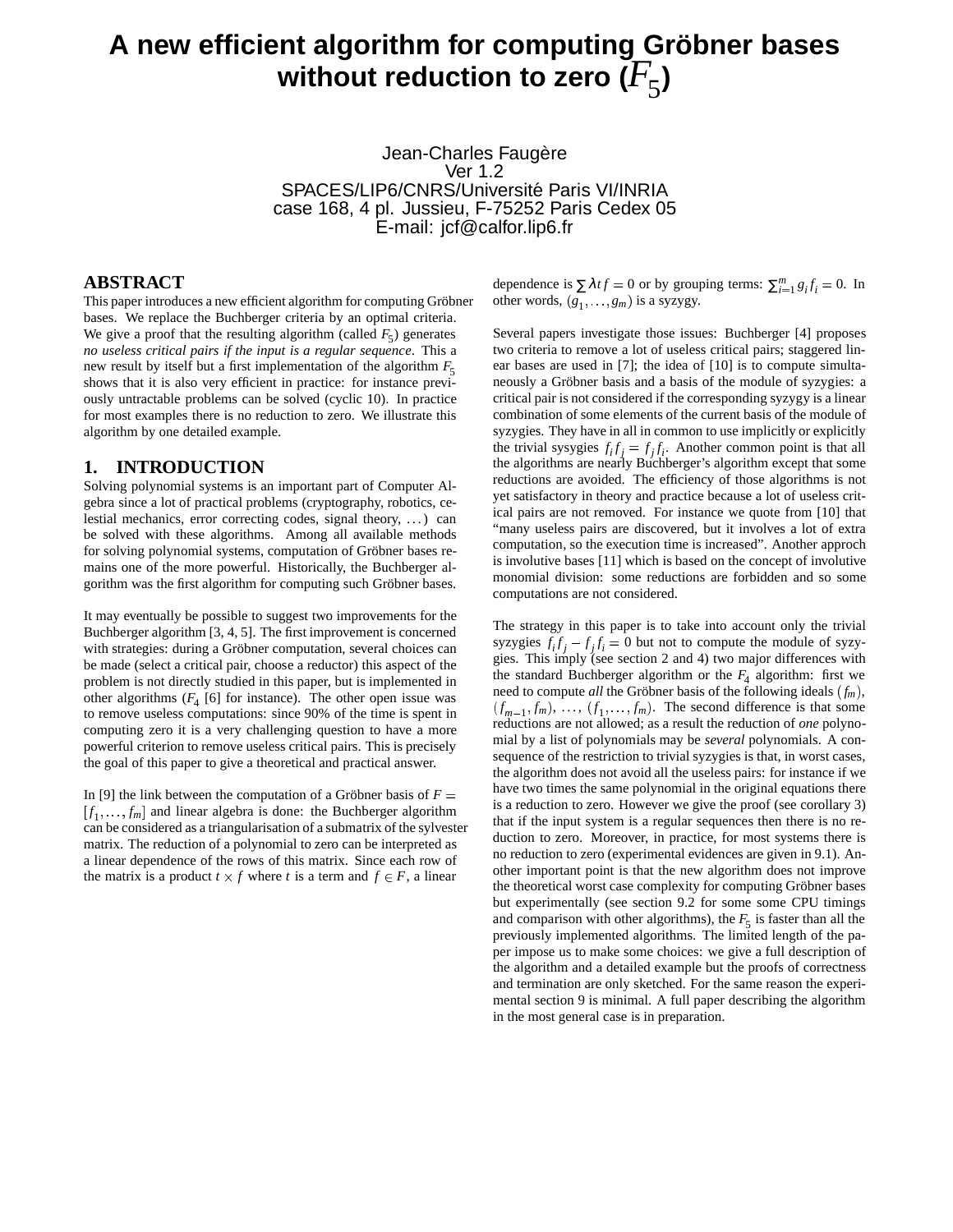The plan of the paper is as follows. The section 5 is devoted to presenting the new criterion, and a theorem giving an equivalent condition for a set of polynomials to be a Gröbner basis. The resulting algorithm is described in section 7. This section includes also the proof of the correctness of the algorithm. In section 2 we give the idea of the algorithm. The necessary mathematical notations (we make the choice to use the same notations as in the book [2]) are reviewed in section 3. In section 8 we compute the example from [10] in full. The name of this algorithm is simply algorithm number 5. In the rest of this paper  $F_5$  stands for this algorithm.

# **2. THE IDEA**

We consider the following systems of degree 2 in 3 variables  $x, y, z$ depending on the parameter  $b \in \{0, 1\}$ :

$$
\mathcal{S}_b \left\{ \begin{array}{l} f_3 = x^2 + 18xy + 19y^2 + 8xz + 5yz + 7z^2 \\ f_2 = 3x^2 + (7 + b)xy + 22xz + 11yz + 22z^2 + 8y^2 \\ f_1 = 6x^2 + 12xy + 4y^2 + 14xz + 9yz + 7z^2 \end{array} \right.
$$

We want to compute a Gröbner basis of  $f_1$ ,  $f_2$ ,  $f_3$  modulo 23 for a total degree ordering with  $x > y > z$ . This can be done with the Buchberger algorithm (including the Buchberger criteria): there is 5 useless pairs and 5 useful ones. First we suppose that  $b = 0$ . To He compute the Gröbner basis, we proceed degree by degree. For the degree 2 there is no choice to construct the matrix:

$$
x^{2} \quad xy \quad y^{2} \quad xz \quad yz \quad z^{2}
$$
\n
$$
A_{2} = \frac{f_{3}}{f_{2}} \begin{pmatrix} 1 & 18 & 19 & 8 & 5 & 7 \\ 3 & 7 & 8 & 22 & 11 & 22 \\ 5 & 12 & 4 & 14 & 9 & 7 \end{pmatrix}
$$
\nmultiplying the partial equation 1.

and after triangulation of the matrix  $A_2$ :

$$
B_2 = \frac{f_3}{f_1} \begin{pmatrix} x^2 & xy & y^2 & xz & yz & z^2 \\ 1 & 18 & 19 & 8 & 5 & 7 \\ 0 & 1 & 3 & 2 & 4 & -1 \\ 1 & 0 & 0 & 1 & -11 & -3 & -5 \end{pmatrix}
$$

and we have constructed two "new" polynomials in the ideal *f*  $xy + 4yz + 2xz + 3y^2 - z^2$  and  $f_5 = y^2 - 11xz - 3yz - 5z^2$ . In degree 3 the first idea is to construct the matrix:

|        | $x^2y$       |    |    | $xy^2$ $y^3$ $x^2z$ |  |
|--------|--------------|----|----|---------------------|--|
| $zf_3$ |              |    |    |                     |  |
|        | $\mathbf{1}$ | 18 | 19 |                     |  |
|        | 18           | 19 |    |                     |  |
|        |              |    |    |                     |  |
|        |              |    |    |                     |  |
|        |              |    |    | 22                  |  |
|        |              |    |    |                     |  |

To triangulate the matrix the first operation might be to simplify rows  $xf_2$  and  $xf_1$  with the row  $xf_3$ . But this this is a waste of time since this as already be done in the previous step: for instance  $f_4 = -f_2 + 3f_3$ , so that  $xf_4 = -xf_2 + 3xf_3$ . This is an important idea of the Buchberger algorithm: try to reuse as much as possible the previous computations. It is also clear that we should not put into the matrix  $f_1$  and  $f_4$  since they are linearly depends. So we construct a matrix with  $f_4$  (resp.  $f_5$ ) instead of  $f_2$  (resp.  $f_1$ ):

 $zf_1$  0 0 0 0 6 ...  $y f_1$  0 6 12 4 0 ...  $x f_1$   $\begin{pmatrix} 0 & 6 & 12 & 4 & 0 & \cdots \\ 6 & 12 & 4 & 0 & 14 & \cdots \end{pmatrix}$ 

$$
x^3 \quad x^2y \quad xy^2 \quad y^3 \quad x^2z \quad xyz \quad y^2z \quad xz^2 \quad yz^2 \quad z^3
$$
\n
$$
x^4y \quad xy^2 \quad y^3 \quad x^2z \quad xyz \quad y^2z \quad xz^2 \quad yz^2 \quad z^3
$$
\n
$$
x^4y \quad 0 \quad 0 \quad 0 \quad 0 \quad 1 \quad 18 \quad 19 \quad 8 \quad 5 \quad 7 \quad 0
$$
\n
$$
x^4y \quad 1 \quad 18 \quad 19 \quad 0 \quad 8 \quad 5 \quad 0 \quad 7 \quad 0
$$
\n
$$
x^4y \quad 0 \quad 0 \quad 0 \quad 0 \quad 0 \quad 1 \quad 3 \quad 2 \quad 4 \quad 0 \quad 22 \quad 0
$$
\n
$$
x^4y \quad 0 \quad 1 \quad 3 \quad 0 \quad 2 \quad 4 \quad 0 \quad 22 \quad 0 \quad 0
$$
\n
$$
x^4y \quad 0 \quad 0 \quad 0 \quad 0 \quad 0 \quad 0 \quad 1 \quad 12 \quad 20 \quad 18
$$
\n
$$
x^4y \quad 0 \quad 0 \quad 0 \quad 1 \quad 0 \quad 12 \quad 20 \quad 0 \quad 18 \quad 0
$$

After triangulation

|                                                     | $x^3$ $x^2y$ $xy^2$ $y^3$ $x^2z$ $xyz$ $y^2z$ $xz^2$ $yz^2$ $z^3$ |    |                |                |                 |                |                 |                 |                |
|-----------------------------------------------------|-------------------------------------------------------------------|----|----------------|----------------|-----------------|----------------|-----------------|-----------------|----------------|
|                                                     | 18                                                                | 19 | $\overline{0}$ | 8              | $5\overline{5}$ | $\overline{0}$ | $7\overline{ }$ | $\bf{0}$        | $\mathbf{0}$   |
| $\begin{array}{c} x f_3 \\ y f_3 \end{array}$       | $\overline{1}$                                                    | 18 | 19             | $\bf{0}$       | 8 <sup>8</sup>  | 5 <sup>5</sup> | $\overline{0}$  | $7\overline{ }$ | $\overline{0}$ |
|                                                     |                                                                   | -1 | 3              | $\overline{0}$ | 2               | $\overline{4}$ | $\theta$        | 22              | $\Omega$       |
|                                                     |                                                                   |    | 1              | $\Omega$       | $\theta$        | 8              | -1              | 18              | 15             |
|                                                     |                                                                   |    |                |                | 18              | 19             | 8               | -5              |                |
|                                                     |                                                                   |    |                |                |                 | 3              | 2               | $\overline{4}$  | 22             |
|                                                     |                                                                   |    |                |                |                 |                | 12              | 20              | 18             |
| $y f_2$<br>$x f_2$<br>$z f_3$<br>$z f_1$<br>$y f_1$ |                                                                   |    |                |                |                 |                | 1               | 11              | 13             |
| xf                                                  |                                                                   |    |                |                |                 |                |                 |                 | 18             |

**xf<sub>1</sub>**  $\left\{\n \begin{array}{c}\n 1 & 18 \\
 \end{array}\n \right\}$ <br>So we have constructed 3 new polynomials (black bold font). For instance  $f_6 = y^3 + 8y^2z + xz^2 + 18yz^2 + 15z^3$  and we recall that this polynomial comes from the row  $xf_4$  or equivalently  $xf_2$ .

In degree 4 there is a new interesting point: the matrix  $A_4$  whose rows are

$$
x^2 f_i, xy f_i, y^2 f_i, x z f_i, y z f_i, z^2 f_i, i = 1, 2, 3
$$

 $\frac{\lambda}{\lambda}$   $\frac{f_i \lambda y f_i y}{f_i \lambda z f_i y z f_i}$   $\frac{\lambda}{\lambda}$  *i*<sub>i</sub>,  $i = 1, 2, 3$ <br>is not full rank ! (this correspond to 3 useless pairs in the Buchberger algorithm). The reason is that  $f_2 f_3 - f_3 f_2 = 0$  or written differently:

$$
3x^2 f_3 + (7+b)xy f_3 + 8y^2 f_3 + 22xz f_3 + 11yz f_3 + 22z^2 f_3
$$
  

$$
-x^2 f_2 - 18xy f_2 - 19y^2 f_2 - 8xz f_2 - 5yz f_2 - 7z^2 f_2 = 0
$$

Hence we can remove the row  $x^2 f_2$  from  $A_4$ . By using  $f_1 f_3$  –  $f_3 f_1 = 0$  we can remove in the same way  $x^2 f_1$  from  $A_4$ . Since there is another relation  $f_1 f_2 = f_2 f_1$  we know that there is another useless row in the matrix  $A_4$ . Suppose that we return to the original problem  $\mathscr{S}_b$  with  $b \in \{0, 1\}$ ; we have

$$
0 = (f_2 f_1 - f_1 f_2) - 3(f_3 f_1 - f_1 f_3)
$$
  
\n
$$
0 = (f_2 - 3f_3) f_1 - f_1 f_2 + 3f_1 f_3
$$
  
\n
$$
0 = f_4 f_1 - f_1 f_2 + 3f_1 f_3
$$
  
\n
$$
0 = ((1 - b)xy + 4yz + 2xz + 3y^2 - z^2) f_1
$$
  
\n
$$
-(6x^2 + \cdots) f_2 + 3(6x^2 + \cdots) f_3
$$

 $\frac{4}{4}$  = value of *b*). On the other hand a combination of the trivial relations We deduce from this equality that we can remove  $xyf_1$  from  $A_4$  if  $b \neq 0$  and  $yz f_1$  if  $b = 0$ . In other words it is impossible to know without computation which row is useless (since it depends on the  $f_i f_j = f_j f_i$  can always be written:

where 
$$
u(f_2f_1 - f_1f_2) + v(f_3f_1 - f_1f_3) + w(f_2f_3 - f_3f_2)
$$
  
where  $u, v$ , we are arbitrary polynomials. This can be rewritten  

$$
u(f_1f_1 + f_2f_3 + f_3f_4) + w(f_1f_2 + f_3f_4) + w(f_1f_3 + f_4) + w(f_1f_3 + f_4)
$$

 $(uf_2 + vf_3)f_1 - uf_1f_2 - vf_1f_3 + wf_2f_3 - wf_3f_2$ Hence all the (trivial) relation  $hf_1$  are such that *h* is in the ideal generated by  $f_2$  and  $f_3$ . So it is easy to remove lines if we have already computed a Gröbner basis of  $(f_2, f_3)$ . More precisely we can always remove the rows  $mf_1$  where *m* is a monomial divisible by the leading term of an element of  $Id(f_2, \ldots, f_m)$ . If  $G_{prev}$  is an already computed Gröbner basis  $(f_2, \ldots, \bar{f}_m)$  and we want to compute a Gröbner basis of  $(f_1) + G_{\text{prev}}$  then we will construct matrices whose rows are  $mf_1$  such that  $m$  is a monomial not divisible by the leading term of an element of  $G<sub>prev</sub>$ .

To finish this example  $(b = 0)$  and in order to reuse the previous computations we have to apply the following simplification rule (in that order):

$$
xf_2 \rightarrow f_6 \qquad f_2 \rightarrow f_4
$$
  
\n
$$
xf_1 \rightarrow f_8 \qquad yf_1 \rightarrow f_7
$$
  
\n
$$
f_1 \rightarrow f_2
$$

Now the rows of the matrix  $A_4$  are

*y f* 7 *zf* 8 *zf* 7 *z* 2 *f* 5 *y f* 6 *y* 2 *f* 4 *zf* 6 *yzf* 4 *z* 2 *f x* 2 *f x y f y* 2 *f x zf yzf z* 2 *f*

Hence  $A_4$  is almost a triangular matrix except a  $5 \times 5$  block: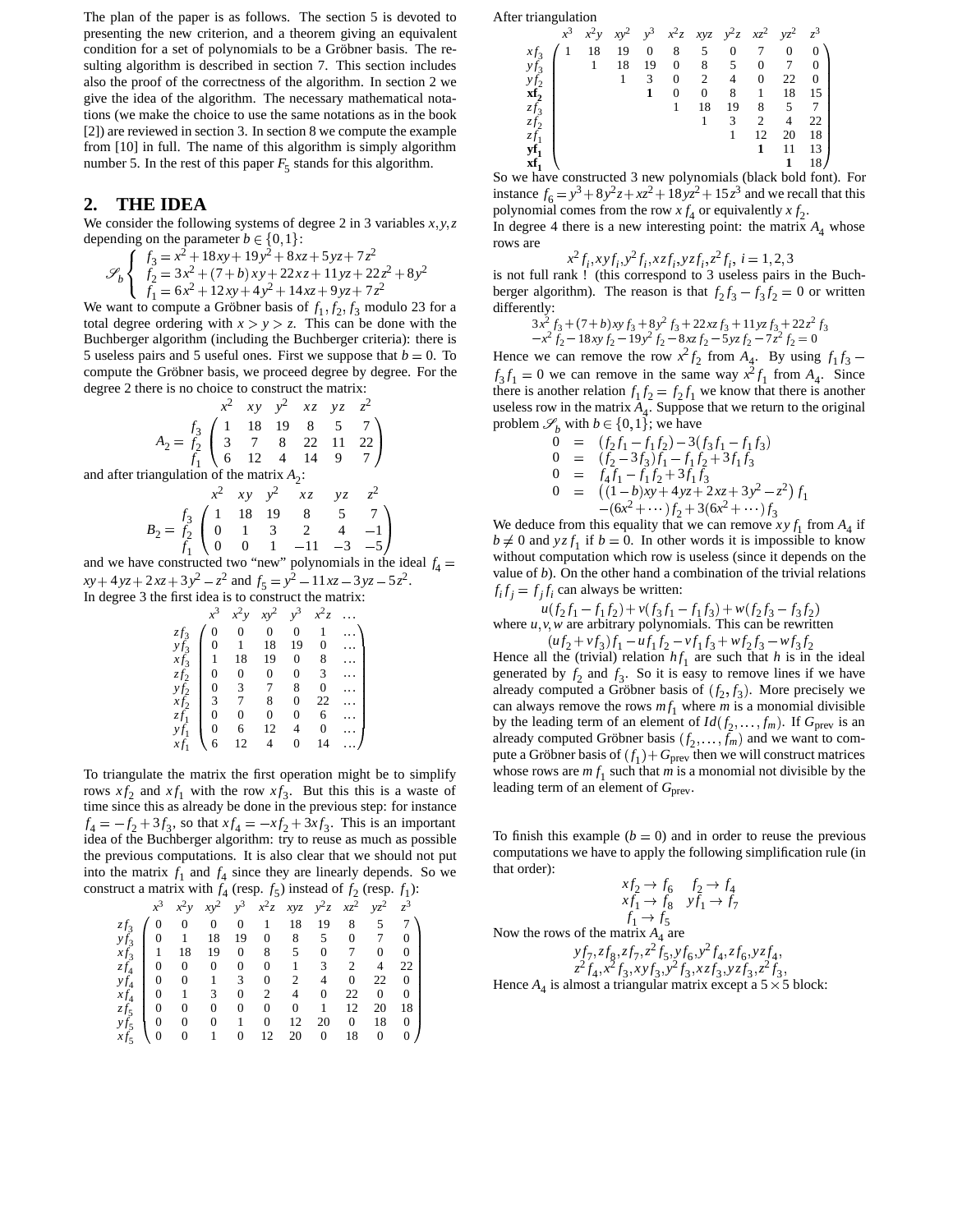| $xyz^2$ $y^2z^2$ $xz^3$ $yz^3$ $z^4$                                                                                                                                                      |  |  |
|-------------------------------------------------------------------------------------------------------------------------------------------------------------------------------------------|--|--|
| $\begin{array}{c cccc} z^2f_4 & 1 & 3 & 2 & 4 & 22 \\ z^2f_5 & 0 & 1 & 12 & 20 & 18 \\ zf_7 & 0 & 0 & 1 & 11 & 13 \\ zf_8 & 0 & 0 & 0 & 1 & 18 \\ yf_7 & 1 & 11 & 0 & 13 & 0 \end{array}$ |  |  |
|                                                                                                                                                                                           |  |  |
|                                                                                                                                                                                           |  |  |
|                                                                                                                                                                                           |  |  |
|                                                                                                                                                                                           |  |  |

The reduction of the matrix give us a new polynomial  $f_9 = z^4$ . Remark that none useless pair (a line in the matrix reducing to zero) has remained.

The conclusion of this example is that in order to reuse the previous computations in lower degrees: first we need to give a unique "name" or "signature" (see section 4) to each row of the matrix (for instance the true name of the rows  $xf_4$ ,  $f_6$  is  $xf_2$  in the previous example).The second thing is that we have to implement the simplification rules (see section 6).

## **3. STANDARD NOTATIONS**

*In the rest of the paper we suppose that all the polynomials are homogeneous and that the coefficients of the polynomials are in a field*.

We use the notations of [2] for basic definitions:  $\mathcal{K}$  is the ground field,  $\mathscr{P} = \mathscr{K}[x_1, \dots, x_n]$  is the polynomial ring. **N** is the set of non negative integers. We denote by  $T(x_1, \ldots, x_n)$ , or simply by  $T$ , the set of all terms in these variables. We choose  $\lt$  an admissible ordering on *T*. If  $t = x_1^{\alpha_1} \cdots x_n^{\alpha_n} \in T$ , then the *total degree* of *t* is defined as  $\deg(t) = \sum_{i=1}^{n} \alpha_i$ . Now let  $0 \neq f \in \mathcal{P}$ , so that  $f = \sum c(\alpha_1, \ldots, \alpha_n) x_1^{\alpha_1} \cdots x_n^{\alpha_n}$  (where  $c(\alpha_1, \ldots, \alpha_n)$  are elements of ). The *total degree* of *f* is defined as

$$
\deg(f) = \max \{ \alpha_1 + \cdots + \alpha_n \mid c(\alpha_1, \ldots) \neq 0 \}.
$$

We use the notation  $HM(f)$  (resp.  $HT(f)$ ,  $HC(f)$ ) for the *head monomial* (resp. *head term*, *head coefficient* ) of *f* .

Let  $f, g, p \in \mathscr{P}$  with  $p \neq 0$ , and let *F* be a finite subset of  $\mathscr{P}$ . Then we say that *f* is *reducible* modulo *P* if there exists  $g \in \mathcal{P}$  such that  $f \rightarrow P$  *g*.  $f \rightarrow P$  *g* is the reflexive-transitive closure of  $\rightarrow P$ . If *G* is a Gröbner basis then  $NF(f, G) = g$  where  $f \xrightarrow[G]{*} g$  is the *normal form* of *f* w.r.t. *G*. The *S-polynomial* of *f* and *g* is defined as  $Spol(f, g) = \text{HC}(g) \frac{\tau}{\text{HT}(f)} f - \text{HC}(f) \frac{\tau}{\text{HT}(g)} g$ where  $\tau = lcm(HT(f), HT(g)).$ 

# **4. SIGNATURE OF A POLYNOMIAL**

Let  $(f_1, \ldots, f_m)$  be a polynomial *m*-tuple (an element of the free module  $\mathscr{P}^m$ ) and *I* the ideal generated by  $(f_1, \ldots, f_m)$ . The goal of -this section is to associate a unique and canonical "signature" for all the elements of  $T(I)$  that is to say all the leading terms of all the polynomials in the ideal.

In the following  $\mathbf{F}_i$  is the canonical *i*-th unit vector in  $\mathcal{P}^m$ . We consider the evaluation function:

$$
v\left(\begin{array}{ccc}\n\mathscr{P}^{m} & \longrightarrow & \mathscr{P} \\
\mathbf{g} = (g_1, \ldots, g_m) & \mapsto & \sum_{i=1}^{m} f_i g_i\n\end{array}\right)
$$

We have  $v(\mathbf{F}_i) = f_i$  and  $\mathbf{g} = \sum_{i=1}^m g_i \mathbf{F}_i$ . An *m*-tuple  $\mathbf{g} = (g_1, \dots, g_m)$ is called a *syzygy* if  $v(g) = 0$ . The so called *principal* syzygies  $\mathbf{s}_{i,j} = f_j \mathbf{F}_i - f_i \mathbf{F}_j$  are syzygies. The set of all syzygies is a module and abbreviated by Syz (for more information on syzygies we refer to [2] or to [1]). Let PSyz be the module generated by the principal

syzygies. For a generic (random) polynomial system  $(f_1, \ldots, f_m)$ ,  $Syz = PSyz$ .

We can extend the admissible ordering  $<$  to  $\mathcal{P}^m$  with the following definition:

$$
\sum_{k=i}^{m} g_k \mathbf{F}_k \prec \sum_{k=j}^{m} h_k \mathbf{F}_k \text{ iff } \begin{cases} i > j \text{ and } h_j \neq 0 \\ \text{ or } \\ i = j \text{ and } \text{HT}(g_i) < \text{HT}(h_i) \\ \text{ if } i \in \mathbb{R} \text{ and } \text{HT}(g_i) < \text{HT}(h_i) \end{cases}
$$

In particular we have  $\mathbf{F}_1 \succ \mathbf{F}_2 \succ \cdots \succ \mathbf{F}_m$ . For all  $\mathbf{g} \in \mathcal{P}^m$  there is an index *i* such that  $\mathbf{g} = \sum_{k=1}^{m} g_k \mathbf{F}_k$  with  $g_i \neq 0$ . This *i* will be denoted as the *index* of **g**, index(**g**). For the new ordering  $\prec$  we have

$$
HT(\mathbf{g}) = HT(g_i) \mathbf{F}_i
$$
  
We define the degree of  $\mathbf{g} = \sum_{i=1}^{m} g_i \mathbf{F}_i$ , deg(g) by

 $max\{deg(g_i) + deg(f_i) \text{ for } i \in \{1, ..., m\}\}\$ Let  $\mathbf{T}_i$  be  $\{t\mathbf{F}_i \mid t \in T\}$  so that  $HT(\mathbf{g}) \in \mathbf{T}_i$ .  $\mathbf{T} = \bigcup_{i=1}^m \mathbf{T}_i$  will be the set of the signatures of all the polynomials in the ideal *I*. Of course if  $t \in T$ ,  $W(t) = {\bf g \in \mathscr{P}^m | HT(v({\bf g})) = t}$  can contain more than one element so we have to choose one of them:

PROPOSITION 1.

Let w be 
$$
\begin{pmatrix} T & \longrightarrow & \mathcal{P}^m \\ t & \mapsto & \min_{\mathbf{x}} W(t) \end{pmatrix}
$$

 $If (t_1, t_2) \in T(I)^2$ , then  $HT(w(t_1)) \neq HT(w(t_2))$  if  $t_1 \neq t_2$ .

COROLLARY 1. *For all the polynomials p in the ideal I we define*  $v_1(p)$  *to be*  $HT(w(HT(p)))$ *.* If  $p_1$  *and*  $p_2$  *are two polynomials of I* with distinct head terms  $(HT(p_1) \neq HT(p_2))$  we have  $v_1(p_1) \neq v_1(p_2)$ .

In the following algorithm  $F_5$ ,  $v_1(p)$  will be the "signature" of the polynomial *p*: it is unique and does not depend on the order of the computations. We need to store these data in the internal representation of a polynomial. Mathematically the representation of polynomials will be  $R = \mathbf{T} \times \mathcal{P}$ . If  $r = (tF_i, f) \in R$  we define:

$$
\begin{array}{l}\n\text{poly}(r) = f \in \mathcal{P} \\
\mathcal{S}(r) = t\mathbf{F}_i \in \mathbf{T} \\
\text{index}(r) = i \in N\n\end{array}
$$

W e will see that during the execution of the algorithm the property  $v(r) = v_1(\text{poly}(r))$  is conserved. We say that  $r \in R$  is admissible if there exists  $\mathbf{g} \in v^{-1}(\text{poly}(r))$  such that  $HT(\mathbf{g}) = \mathcal{S}(r)$ . Let  $0 \neq \lambda \in \mathcal{K}$ ,  $v \in T$ ,  $\mathbf{t} = w \mathbf{F}_k \in \mathbf{T}$  and  $r = (u \mathbf{F}_i, p) \in R$  we define  $\lambda r = (u\mathbf{F}_i, \lambda p)$ ,  $vt = (vw)\mathbf{F}_k$  and  $vr = (uv\mathbf{F}_i, vp)$ . We do not define an addition. We also extend the definition of usual operators to *R*:

for  $r \in R$  HT $(r) = HT(poly(r)).$ for  $r \in R$  HC( $r$ ) = HC( $poly(r)$ ).

for  $r \in R$  and  $G \subset \mathcal{P}$ ,  $NF(r, G) = (\mathcal{S}(r), NF(poly(r), G)).$ 

# **5. NEW CRITERION**

DEFINITION 1. Let *P* be a finite subset of *R*, and  $r \in R$ , and  $t \in R$ *. If* 

 $poly(r) = \sum_{p \in P} m_p p \ m_p \in \mathcal{P}$ 

*we say that it is a t*-representation *of r wrt*  $P$  *if*  $HT(t) \geq HT(m_p p)$ and  $\mathscr{S}(r) \geq \mathscr{S}(m_p p)$  for all  $p \in P$ . This property will be denoted *as*  $r = \mathcal{O}_P(t)$ . We use the notation  $r = o_P(t)$  if there exists  $t' \in R$ such that  $\mathscr{S}(t') \leq \mathscr{S}(t)$  and  $HT(t') < HT(t)$  such that  $r = \mathscr{O}_P(t')$ .

DEFINITION 2. We say that  $r \in R$  is normalized if  $\mathscr{S}(r) = e\mathbf{F}_k$ *and e is not top reducible by*  $Id(f_{k+1}, \ldots, f_m)$ .

We say that  $(u, r) \in T \times R$  is normalized if  $ur$  is normalized. We say that a pair  $(r_i, r_j) \in R^2$  is normalized if  $u_j \mathscr{S}(r_j) \prec u_i \mathscr{S}(r_i)$ ,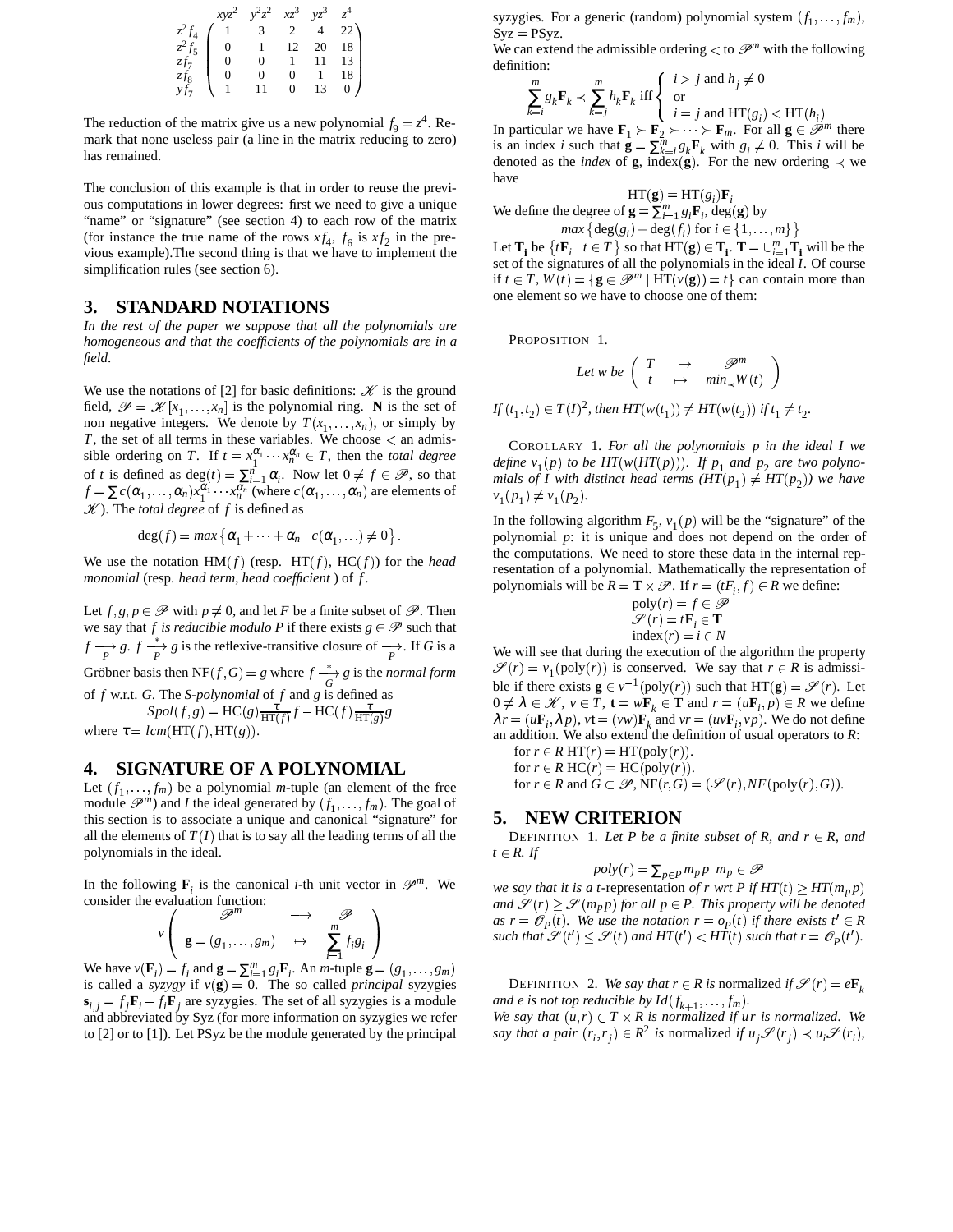$$
(u_i, r_i) \text{ and } (u_j, r_j) \text{ are normalized where}
$$
  

$$
\tau_{i,j} = lcm(HT(r_i), HT(r_j)), u_i = \frac{\tau_{i,j}}{HT(r_i)}, u_j = \frac{\tau_{i,j}}{HT(r_j)}.
$$

THEOREM 1. Let  $F = [f_1, \ldots, f_m]$  be a list of monic polynomi $als.$  Let  $G = [r_1, \ldots, r_{n_G}] \in R^{n_G}$  such that

(i) 
$$
F \subset poly(G)
$$
. Let  $g_i = poly(r_i)$  and  $G_1 = [g_1, \ldots, g_{n_G}].$ 

- *(ii) all the*  $r_i$  *are admissible and monic*  $(i = 1, ..., n_G)$ .
- *(iii) for all*  $(i, j) \in \{1, \ldots, n_G\}$ , such that the pair  $(r_i, r_j)$  is nor- $J$  *malized then*  $spol(g_i, g_j) = o_G(u_i r_i)$  *(or 0) where*

$$
u_i = \frac{lcm(HT(g_i), HT(g_j))}{HT(r_i)}.
$$

*Then*  $G_1$  *is a Gröbner basis of I.* 

PROOF. Let *f* be an element of  $I = Id(G_1)$ . We define  $\mathcal{V} = \int \frac{dI}{G_1}$ .  $\{(\mathbf{s}, \sigma) \in \mathscr{P}^{n_G} \times \mathscr{S}_n | \sum_{i=1}^{n_G} s_i g_{\sigma(i)} = f \text{ and } \mathscr{S}(s_1 r_{\sigma(1)}) \geq \mathscr{S}(s_2 r_{\sigma(2)}) \geq 0$  $\cdot \cdot \cdot$ }. We define a new ordering  $(\mathbf{s}, \sigma) <sub>1</sub> (\mathbf{s}', \sigma')$ . We use the notation

$$
\mathbf{v} = (\mathcal{S}(r_{\sigma(1)}), \mathcal{S}(s_2r_{\sigma(2)}), \cdots)
$$

and

$$
\bar{\mathbf{v}'} = (\mathscr{S}(s'_1 r_{\sigma'(1)}), \mathscr{S}(s'_2 r_{\sigma'(2)}), \cdots).
$$

We define  $(\mathbf{s}, \sigma) <_1 (\mathbf{s}', \sigma')$  if one of the following conditions is true

(i)  $\bar{v} \preceq_{ex} \bar{v'}$ 

(ii)  $\bar{v} = \bar{v'}$  and  $max_i HT(s_i g_{\sigma(i)}) < max_i HT(s'_i g_{\sigma'(i)})$  $\cdots$ 

(iii) 
$$
\bar{\nu} = \bar{\nu'}
$$
 and  $t = max_i HT(s_i g_{\sigma(i)}) = max_i HT(s'_i g_{\sigma'(i)})$  and  
 $\# \{ i | HT(s_i g_{\sigma(i)}) = t \} < \# \{ i | HT(s'_i g_{\sigma'(i)}) = t \}$ 

 $\cdots$ We take  $\mathbf{s} = \min_{\leq 1} \mathcal{V}$ . Wlog we may assume that  $\sigma$  is the identity (by renumbering *G*) Let  $t = max_i$  HT( $s_i g_i$ ) and  $\mathcal{I} = \{i | HT(s_i g_i) =$  $t$ ,  $r = #\mathscr{I}$ . Suppose for a contradiction that  $t > HT(f)$ . Necessarily  $r \ge 2$ . Suppose that there exists *i* such that  $(s_i, r_i)$  is not normalized. That is to say  $\mathscr{S}(r_i) = uF_k$  and  $HT(s_i)u \in HT(Id(f_{k+1}, \ldots, f_m)).$ Since  $r_i$  is admissible, one can write  $g_i = \sum_{j=k}^{m} w_j f_j$  such that HT( $w_k$ ) = *u*.

 $s_i w_k = r + \sum_{r \in G}^m \mathcal{S}(r) \prec \mathbf{F}_k} \lambda_j \text{poly}(g)$  $\text{with HT}(r) < \text{HT}(s_i w_k)$  and  $\text{HT}(\lambda_j \text{poly}(g)) \leq \text{HT}(u_k u)$ . Then

$$
f = \sum_{j \neq i} s_j g_j + s_i w_k g_k + \sum_{j=k+1}^m s_i w_j g_j
$$
  
= 
$$
\sum_{j \neq i} s_j g_j + r g_k + \sum_{r \in G}^m s_k \lambda_j \text{poly}(g) + \sum_{j=k+1}^m s_i w_j g_j
$$

This expression is  $\lt_1$  **s** and there is a contradiction. Therefore all the  $(s_i, r_i)$  are normalized.

Let  $w = max\{\mathcal{S}(s_ir_i)|, i \in \mathcal{I}\}$  and  $\mathcal{J} = \{i \in \mathcal{I} | \mathcal{S}(s_ir_i) = w\}.$ If  $\#\mathscr{J} > 1$ , since the  $r_i$  are admissible then for all  $i \in \mathscr{J}$ ,  $g_i =$  return .  $\sum_{j=j_0}^{m} w_{i,j} f_j$  with  $HT(s_i w_{i,j_0}) \mathbf{F}_{j_0} = w$ . We can write *f* as follow:

$$
f = \sum_{i < \min \mathcal{J}} s_i s_i + (\sum_{i \in \mathcal{J}} s_i w_{i,j_0}) g_{j_0}
$$
  
 
$$
+ (\sum_{i \in \mathcal{J}} \sum_{j=j_0+1}^m w_{i,j} g_j + \sum_{i > \max \mathcal{J}} s_i g_i)
$$

so we find another expression of  $f$  with is  $\lt_1$  than **s**. Consequently so we find another expression of f with  $1s <sub>1</sub>$  than s. Consequently<br>  $\# \mathscr{J} = 1$  and let  $k \in \mathscr{J}$  and  $l \in \mathscr{I} \backslash \{k\}$ . By construction we have  $(s_l r_l) \prec \mathcal{S}(s_k r_k)$ . We write *f* as follow:  $f = s_k g_k - \frac{\text{HC}(s_k)}{\text{HC}(s_l)} s_l g_l + \left[1 + \frac{\text{HC}(s_k)}{\text{HC}(s_l)}\right] s_l g_l + \sum_{i \neq k,l} s_i g_i$ 

Let  $m_k = \text{HM}(s_k)$  and  $m_l = \frac{\text{HC}(s_k)}{\text{HC}(s_l)} \text{HM}(s_l)$  and  $s'_i = s_i - \text{HM}(s_i)$ . Hence  $t = HT(m_k g_k) = HT(m_l g_l)$ , and consequently  $\tau_{k,l} = lcm(\text{HT}(g_k), \text{HT}(g_l))$  divides *t*, that is to say:

$$
m_k g_k - m_l g_l = \frac{HC(s_k)t}{\tau_{k,l}} spol(g_k, g_l)
$$

Since  $(s_k, g_k)$  and  $(s_l, g_l)$  are normalized we deduce that  $(g_k, g_l)$  is normalized, so that

$$
m_k g_k - m_l g_l = \frac{\tau}{\tau_{k,l}} o_G(u_k r_k)
$$
 where  $u_k = \frac{\tau_{k,l}}{HT(r_k)}$ 

Hence

$$
f = o_G(s_k r_k) + s'_k g_k - \frac{\text{HC}(s_k)}{\text{HC}(s_l)} s'_l g_l + \alpha s_l g_l + \sum_{i \neq k,l} s_i g_i
$$

where  $s_i' = s_i - \text{HM}(s_i)$  ( $\text{HT}(s_i') < \text{HT}(s_i)$ ) and  $\alpha = 1 + \frac{\text{HC}(s_k)}{\text{HC}(s_i)} \in$  $\mathcal{K}$ . This is a new expression of *f* which is  $\leq_1$  **s**. This is a contradiction and  $t \le HT(f)$ . So we can reduce f by an element of  $G_1$ .  $f \xrightarrow[G_1]{*} 0.$   $\Box$ 

REMARK 1. *In the theorem if we restrict (iii) to the critical pair*  $of$  *degree less than d we make the proof that G is Gröbner basis up to degree d.*

#### **6. SIMPLIFICATION RULES**

We describe now how to implement the simplification rules (for instance  $x\mathbf{F}_2 \rightarrow f_6$  and  $\mathbf{F}_2 \rightarrow f_4$  in the previous example). We use an array Rule to store the rules. Each element of Rule is a list of elements of  $T \times N$ . At the beginning there is no rules:

#### **Reset simplification rules**

**Input**: *m* the number of polynomials **for**  $i := 1, 2, ..., m$  **do**  $Rule[i] := \emptyset$ 

 $g_i$  = **Add Rule**  $(r_k = (t\mathbf{F}_i, p) \in R)$  $\text{Rule}[i] := concat([[t, k]], \text{Rule}[i])$ 

The following procedure try to simplify a product  $u \times r_k$ :

**Rewritten** 
$$
(u \in T \text{ a term}, r_k = (tF_i, p) \in R)
$$
  
\n $L := \text{Rule}[i] = [[t_1, k_1], ..., [t_r, k_r]]$   
\n**for**  $i = 1, ..., r \textbf{ do}$   
\n**if** *ut* divisible by  $t_i$  **then**  
\n**return**  $(\frac{ut}{t_i}, r_{k_i})$   
\n**return**  $(u, r_k)$ 

The following function return *true* if the  $u \times r_k$  can be rewritten differently.

**Rewritten?**  $(u \in T \text{ a term}, r_k = (t\mathbf{F}_i, p) \in R$  $(v, r_l) :=$  Rewritten  $(u, r_k)$ return  $l \neq k$ 

Example: If  $r_4 = (\mathbf{F}_2, f_4)$  and  $r_6 = (x\mathbf{F}_2, f_6)$  as in the previous example then  $AddRule(r_4)$  and  $\text{AddRule}(r_6)$  add two new rules  $xF_2 \rightarrow f_6$  and  $\mathbf{F}_2 \rightarrow f_4$ . Now Rewritten(*xy,r<sub>4</sub>*) returns (*y,r<sub>6</sub>*) and Rewritten? $(y^2, r_4)$  returns *true*.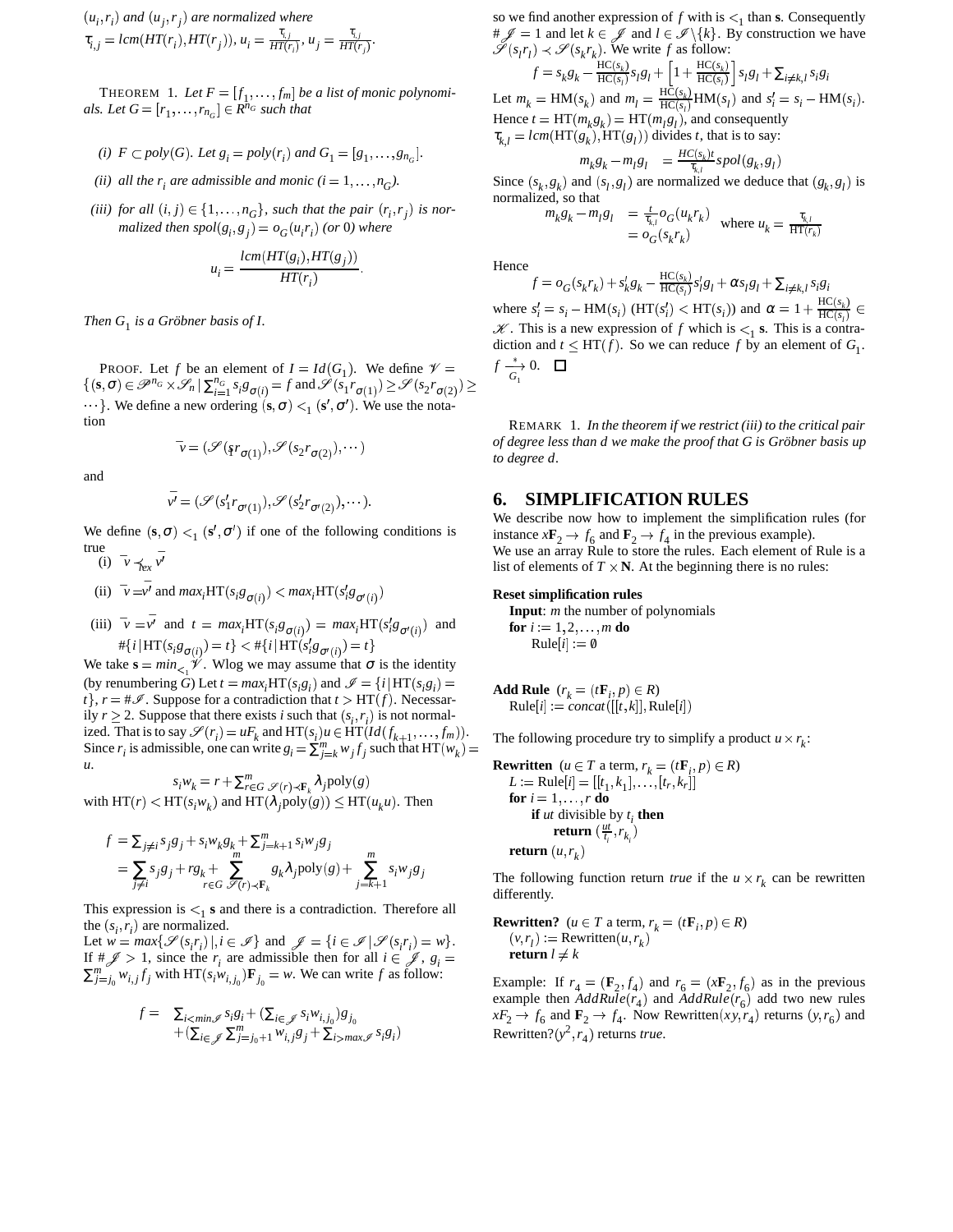## **7. DESCRIPTION OF THE ALGORITHM**

# **7.1 The main algorithm**

Since the algorithm is *incremental* the main loop of the algorithm iterates on the number of polynomials:

# **Algorithm** incremental  $F_5$

**Input:**  $\{F = (f_1, \ldots, f_m) \text{ a list of homogeneous }$ polynomials and  $\langle$  an admissible ordering  $N := m$  (the number of polynomials  $r_1, \ldots, r_N$  occurring in the algorithm) Reset simplification rules $(m)$ .  $r_m := (\mathbf{F}_m, f_m) \in R$ ,  $G_m := [r_m]$ **for**  $i := (m-1), \ldots, 1$  (in that order) **do**  $G_i := AlgorithmF_5(i, f_i, G_{i+1})$  $\textbf{return }\text{poly}(G) = \big[\textit{poly}(r) \mid r \in G_1\big]$ 

In this algorithm the critical pairs are oriented:

DEFINITION 3. *The critical pair of*  $(r_1, r_2) \in R^2$  *is*  $CritPair(r_1, r_2) = (lcm_{r_1, r_2}, u_1, r_1, u_2, r_2)$ *(this is an element of*  $T^2 \times R \times T \times R$ *) such that:*  $lcm(CritPair(r_1, r_2)) = lcm_{r_1, r_2}$ <br>  $= u_1 HT(r_1) = u_2 HT(r_2)$ <br>  $= lcm(HT(r_1), HT(r_2))$ 

*and*

 $\mathscr{S}(u_1r_1)\succ \mathscr{S}(u_2r_2)$ We say that the degree of such a critical pair is deg(lcm<sub>r<sub>1</sub>,r<sub>2</sub>).</sub>

The basic version of our algorithm is now described. To simplify the presentation, we make the choice to describe the algorithm similarly to the description of the Buchberger algorithm, that is to say using polynomials and not linear algebra. However, from the efficiency point of view, it is recommended to translate the algorithm in a  $F_4$  [6] fashion. The only structural difference with a standard Buchberger algorithm is that the reduction of one polynomial wrt a list of polynomials may return several polynomials. The algorithm uses 3 auxiliary functions: the definitions of "CritPair" (construction of critical pair if the new criterion cannot apply), "Spol" (construction of the Spolynomial), and "Reduction" (reduction of polynomials wrt the current list) are postponed until the end of this section:

**Algorithm**  $F_5$ **Input**:  $\cdot$  .  $\begin{array}{cc} 1 & 1 \\ 1 & 1 \end{array}$ *i* an integer and *f i* a polynomial  $G_{i+1}$  a finite subset of R,<br>such that poly  $(G_{i+1})$  is a Gröbner basis of  $Id(f_{i+1}, \ldots, f_m)$  $r_i := (\mathbf{F}_i, f_i) \in R$  $\varphi_{i+1} = \text{NF}(., poly(G_{i+1}))$  $G_i := G_{i+1} \cup \{r_i\}$  $P :=$  Sort  $\left[ \text{CritPair}(r_i, r, i, \varphi_{i+1}) \mid r \in G_{i+1} \right]$  by degree **while**  $P \neq \emptyset$  **do**  $d := deg(first(P))$  $P_d := \{ p \in P \mid deg(p) = d \}$  $P := P \setminus P_d$  $F := Spol(P_d)$  $R_d := \text{Reduction}(F, G_i, i, \varphi_{i+1})$ for  $r \in R^d$  do

$$
P := P \cup \{ \text{CritPair}(r, p, i, \varphi_{i+1}) \mid p \in G_i \} )
$$
  

$$
G_i := G_i \cup \{ r \}
$$
  

$$
P := \text{Sort } P \text{ for the degree}
$$

**return** *G<sup>i</sup>*

## **7.2 New criterion: implementation**

We can now define the construction of a critical pair which implements the new criterion:

Algorithm CritPair  $(r_1, r_2, k, \varphi)$ **Input**: *k* an integer  $r_1, r_2$  polynomials in *R*  $\varphi$  a normal Form  $p_i := \text{poly}(r_i)$  for  $i = 1, 2$  $t := lcm({\text{HT}}(p_1), {\text{HT}}(p_2))$  $u_i := \frac{t}{\text{HT}(p_i)}$  for  $i = 1, 2$ **if**  $u_1 \mathscr{S}(r_1) \prec u_2 \mathscr{S}(r_2)$  then  $t_i$ **F**<sub> $k_i$ </sub> :=  $\mathcal{S}(r_i)$  for  $i = 1, 2$ **if**  $k_1 > k$  **then return**  $\emptyset$ **if**  $\varphi(u_1 t_1) \neq u_1 t_1$  **then return**  $\emptyset$ **if**  $k_2 = k$  and  $\varphi(u_2 t_2) \neq u_2 t_2$  **then return**  $\emptyset$ **return**  $[t, u_1, r_1, u_2, r_2]$ 

#### **Algorithm Spol**

**Input**:  $P = [p_1, \ldots, p_h]$  a list of critical pairs Let  $p_l = [t_l, u_l, r_{i_l}, v_l, r_{j_l}]$  for  $l = 1, ..., h$  $F := \emptyset$  $F:=\emptyset$ **for** *l* **from** 1 **to** *h* **do if** and  $\frac{(\text{not Rewritten?}(u_l, r_{i_l}))}{(\text{not Rewritten?}(v_l, r_{j_l}))}$  then  $N := N + 1$  $N+1$  $r_N := (u_l \mathscr{S}(r_{i_l}), u_l \text{ poly}(r_{i_l}) - v_l \text{ poly}(r_{j_l}))$ Add Rule  $(r_N)$  $F := F \cup \{r_N\}$  $F :=$  Sort *F* by increasing  $\mathscr S$ **return** *F*

# **7.3 Reductions of polynomials**

A major difference with Buchberger algorithm is that the reduction of a polynomial wrt a list of polynomials may return several polynomials so we have to modify the standard Reduction function: we use an auxiliary function TopReduction to perform an elementary reduction step. The result of TopReduction is a pair  $(r, F')$  where  $r \in R$  and  $F'$  a list of polynomials.  $F' = \emptyset$  means that *r* is irreducible (or zero). If  $F' \neq \emptyset$  (then  $r = \emptyset$ ) and it means that we have to rerun TopReduction on all the elements of  $F'$ .

**Algorithm Reduction Input**: *ToDo* a finite list of polynomials *G* a list of polynomials of *R*  $\hat{k}$  an integer  $\varphi$  a normal Form  $Done := \emptyset$ **while**  $ToDo \neq \emptyset$  **do**  $h :=$  the minimal of *ToDo* for  $\mathscr S$  $ToDo := ToDo\setminus\{h\}$  $(h_1, \textit{ToDo}_1) := \textit{TopReduction}(\varphi(h), G \cup \textit{Done}, k, \varphi)$  $Done := Done \cup h_1$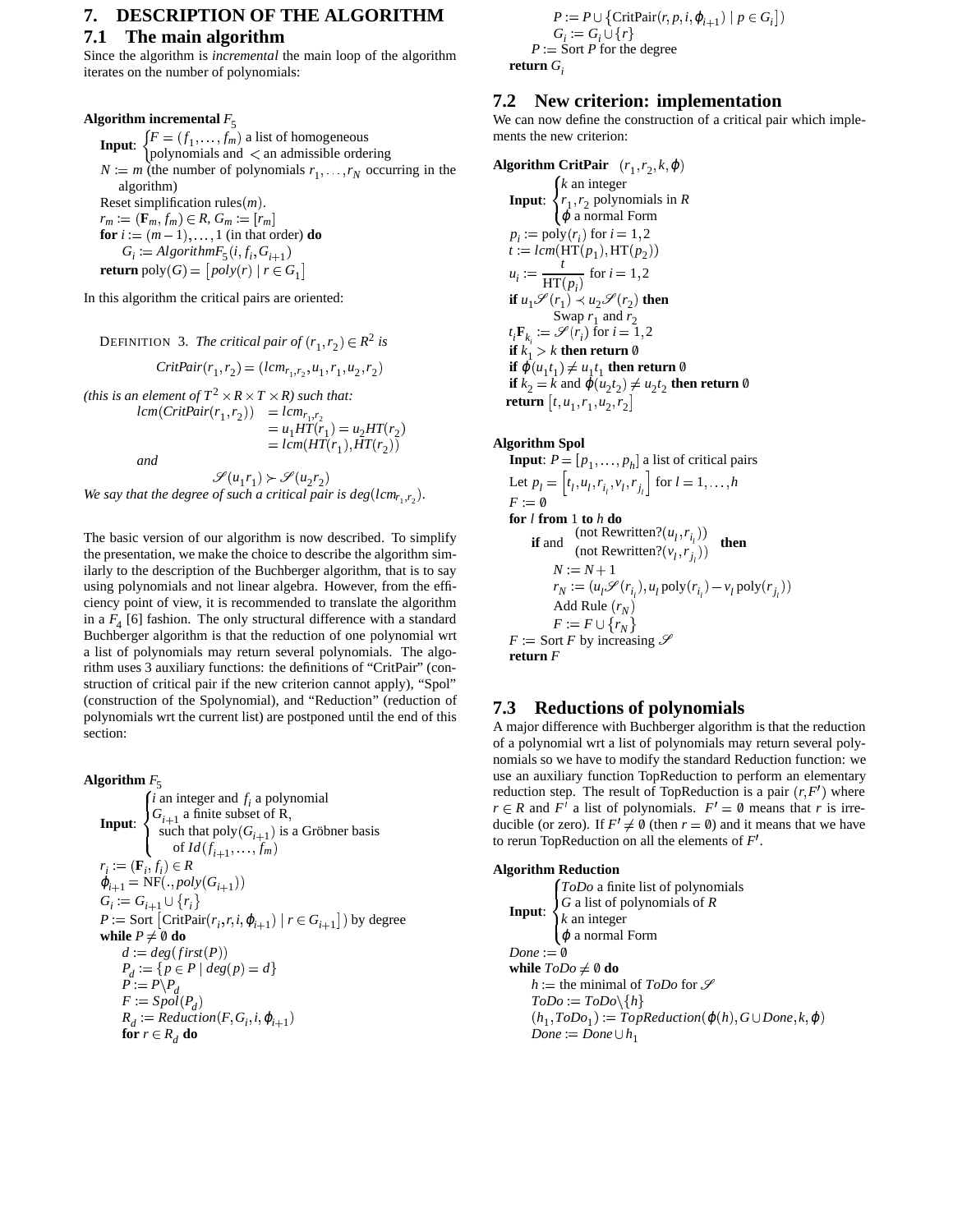$ToDo := ToDo \cup ToDo_1$ **return** *Done*

To implement TopReduction we need a function to test the divisibility of the leading term of polynomial wrt a list of polynomials. The result is a reductor or  $\emptyset$  if it is (top) irreducible.

#### **Algorithm IsReducible**

**Input**:  $\sqrt{ }$   $\mathbf{u}_1$ *r i* 0 a polynomial of *R*  $G = [r_{i_1}, \ldots, g_{i_s}]$  where  $g_i \in R$ *k* an integer  $\varphi$  a normal Form  $t_j$ **F**<sub> $k_j$ </sub> :=  $\mathscr{S}(r_{i_j})$   $j = 0, 1, ..., s$ **for** j **from** 1 **to** s **do if** all the following conditions are true (a)  $u = \frac{v_0}{\sqrt{|\mathbf{u}_0|^2}}$  is a to  $\frac{\text{HT}(r_{i_0})}{\text{HT}(r_{i_j})}$  is a f is a term (i.e.  $u \in T$ ) (b)  $\varphi(ut_j) = ut_j$ (c) not Rewritten? $(u, r_{i_j})$ (d)  $ut_j \mathbf{F}_{k_j} \neq t_0 \mathbf{F}_{k_0}$ then return  $r_{\hat{i}_j}$ 

**return** 0/

It is easy to give an interpretation of the four conditions: (a) the usual divisibility test.

- (b) test the new criterion:  $(u, r_{i_j})$  is normalized.
- (c) test if we can use a previous computation to avoid a waste of time (see the example in section 2).
- (d) remove identical rows in the matrix.

#### **Algorithm TopReduction**

**Input**:  $\left\{\right. \right\}$  *G* a list  $r_{k_0}$  a polynomial of *R G* a list of polynomials of *R k* an integer  $\varphi$  a normal Form **if**  $\text{poly}(r_{k_0}) = 0$  **then Warning** "the system is not a regular sequence" **return**  $(0,0)$  $r' = IsReducible(r_{k_0}, G, k, \varphi)$ **if**  $r' = \emptyset$  **then**  $\mathbf{return}\ (\frac{1}{\mathrm{HC}(r_{k_0})}\, r_{k_0}, \emptyset)$ **else**  $r_{k_1} = r'$  $u=\frac{u}{\sqrt{I(T)}}\in T$  $HT(r_{k_0})$ <sup>*r*</sup>  $\frac{R_0}{\text{HT}(r_{k_1})} \in T$ **if**  $u \mathscr{S}(r_{k_1}) \prec \mathscr{S}(r_{k_0})$  then  $poly(r_{k_0}) = poly(r_{k_0}) - upoly(r_{k_1})$  $\textbf{return } (\emptyset, \{r_{k_0}\})$ **else**  $N := N + 1$  $r_N = (u \mathcal{S}(r_{k_1}), u \text{poly}(r_{k_1}) - \text{poly}(r_{k_0})) \in R$ Add Rule (*r*<sub>*N*</sub>)  $\textbf{return } (\emptyset, \{r_N, r_{k_0}\})$ 

# **7.4 Proof of the algorithm**

Let  $\tilde{R}$  be the set of all the polynomials occurring in the execution of the algorithm. In the following we give a proof of the termination in a restricted case (when there is no reduction to zero) but it is possible to modify slightly the  $F_5$  algorithm so that we can always ensure the termination of the algorithm in all the cases.

PROPOSITION 2. *For all*  $r \in \tilde{R}$ *, r is admissible.* 

PROOF. By induction on *m*. Then  $r_1 = (\mathbf{F}_{1\cdot}\mathbf{f}_1)$  is obviously admissible. The operation to construct a new  $r \in \tilde{R}$  is  $r' = (\mathcal{S}(r_k), \text{poly}(r_k)$  $u \text{poly}(r_l)$  where  $\mathcal{S}(r_k) > \mathcal{S}(ur_l)$  and  $r_k, r_l$  admissible. Hence we can write  $r_i = \sum_{j=1}^m s_{i,j} f_j$  ( $i = k, l$ ) such that  $HT(s_{k,1})F_1 = \mathcal{S}(r_k)$ . Hence  $\text{poly}(r') = \sum_{j=1}^{m} (s_{k,j} - us_{l,j}) f_j$  and  $\text{HT}(s_{k,1} - us_{l,1}) = \text{HT}(s_{k,1})$ since  $HT(us_{l,1})$  is zero or is less than  $HT(s_{k,1})$ .  $r'$  is admissible.  $\square$ 

**PROPOSITION** 3. If  $G_{i+1}$  is a Gröbner basis of  $Id(f_{i+1}, \ldots, f_m)$ , then all the polynomials occurring in Algorithm  $F_5(i, f_i, G_{i+1})$  are normalized.

THEOREM 2. For all  $d$ , the result of the algorithm  $F_5$  is a (non *reduced) Grobner ¨ basis up to degree d.*

PROOF. The proof is by induction on *m* the number of polynomials. We suppose that  $G_2$  is a Gröbner basis up to degree  $d$  and we want to proof that  $G_1$  is a Gröbner basis up to degree *d*. For all  $(r, r')$  such as in theorem 1, let  $r''$  be the result of the reduction of spol(*r*, *r'*) by  $G_1$ . Let  $\tau$  be  $lcm(HT(r), HT(r'))$  and  $u$  be  $\frac{\tau}{HT(r)}$ . We have  $r''$ ) =  $u\mathscr{S}(r)$ 

so that

$$
spol(r,r') = r'' + o_{G_1}(ur) = o_{G \cup r''}(ur)
$$

and  $HT(\text{poly}(r'')) < lcm(HT(r), HT(r')) = uHT(r)$ 

From proposition 2 and proposition 3 we can apply theorem 1 and we deduce that  $G_1$  is a Gröbner basis of the ideal generated by  $(f_1, \ldots, f_m)$  (up to degree *d*).

THEOREM 3. *We suppose that all the f i are homogeneous and that there is no reduction to zero. For all d, the result of Reduction in the algorithm*  $F_5$  *is*  $R_d$ *. Then*  $Id(HT(G_i)) \neq Id(HT(G_i \cup R_d))$ *.* 

COROLLARY 2. *This makes the proof of the termination of the algorithm F*<sup>5</sup> *.*

PROOF. Without loss of generality we can suppose than  $i = 1$  in the algorithm  $F_5$  and  $G_2$  the result of the algorithm on  $[f_2, \ldots, f_m]$ which is a Gröbner basis by previous theorem. Let  $uF_1$  be the maximum of  $\{\mathcal{S}(r) | r \in R_d\}$ , so there exists  $r \in R_d$  such that  $\mathcal{S}(r) =$  $u\mathbf{F}_1$ . Suppose for a contradiction that there is  $r' \in G_1 \cup R_d \setminus \{r\}$ such that  $u = \frac{HT(r)}{HT(r)} \in T$ . If is  $\frac{H_1(r)}{HT(r')} \in T$ . If  $u\mathscr{S}(r')$  is not top reducible by  $G_2$  then

- a) if  $u \mathscr{S}(r') > \mathscr{S}(r)$  then the critical pair  $(r', r) = (u, r', 1, r)$  was introduced in the list and since there is no reduction to zero  $ur' \in R_d$ . This is a contradiction since *r* was the maximum.
- b) if  $u\mathscr{S}(r') < \mathscr{S}(r)$  then *r* can be reduced by *r*<sup>'</sup>. Contradiction.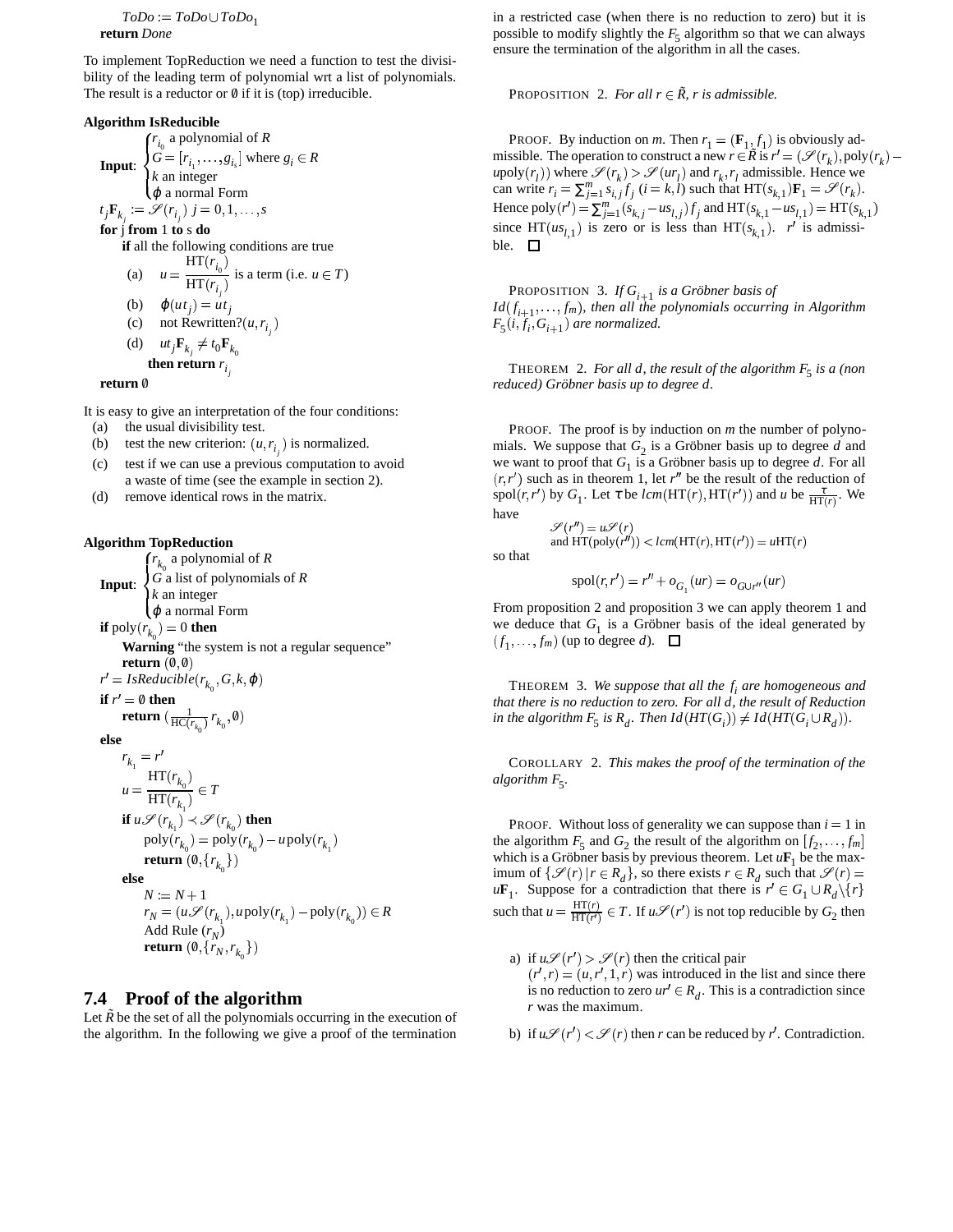We have to study now the case  $u\mathscr{S}(r')$  top reducible by  $G_2$ . Since  $r'$ is admissible  $r' = \sum_{i=1}^{m} s_i' f_i$  with  $HT(s'_1)F_1 = \mathcal{S}(r')$  and  $u s'_1 = v +$  We  $\sum_{i=2}^{m} \lambda_i f_i$  where *v* is fully reduced by  $G_2$  so that  $HT(v) < HT(uS_1')$ 

$$
\begin{array}{ll} u \text{poly}(r') & = us_1' f_1 + \sum_{i=2}^m u s_i' f_i \\ & = v f_1 + \sum_{i=2}^m (\lambda_i f_1 + us_i') f_i \end{array}
$$

*i*

Let  $\mathcal{T} = \{HT(tf_1) > HT(r) | t \in T(v)\}$ . If  $\mathcal T$  is non empty then for all  $t \in \mathcal{T}$ ,  $(t, f_1)$  is normalized so that it should have been put in the list of critical pair. In the reduction process we find a polynomial r<sup>*n*</sup> such that  $\mathscr{S}(r'') = HT(v)F_1$  and  $HT(r'') = HT(r)$ . Contradiction. If  $\mathcal{T} = 0$ , then  $\sum_{i=2}^{m} (\lambda_i f_1 + \mu s'_i) f_i = \sum_{g \in G_2} \mu_g g$  where HT( $\mu_g g$ )  $\leq$  We change  $HT(r)$ . Hence  $HT(r) = HT(\mu_g g)$  for some  $g \in G_2$  or  $HT(r) =$  For the original radius  $HT(vf_1)$ . So we can reduced *r* by  $G_2 \cup \{f_1\}$ .  $\Box$ 

THEOREM 4. *If the algorithm finds a reduction to zero, r i then there exists*  $\mathbf{s} \in Syz\backslash PSyz$  *with*  $HT(\mathbf{s}) = \mathscr{S}(r_{i_k})$ .

PROOF. We may suppose wlog that  $\mathcal{S}(r_{i_k}) = t\mathbf{F}_1$  for some  $t \in \mathbb{R}$ *T*. Now for all  $s \in \text{PSyz}$  with index  $(s) = 1$  we have

$$
\mathbf{s} = \sum_{i=1}^{m} \sum_{j=i+1}^{m} \lambda_{i,j} \mathbf{s}_{i,j} \n= \sum_{i=1}^{m} \sum_{j=i+1}^{m} \lambda_{i,j} f_j \mathbf{F}_i - \sum_{i=1}^{m} \sum_{j=i+1}^{m} \lambda_{i,j} f_i \mathbf{F}_j \n= \sum_{j=2}^{m} \lambda_{1,j} f_j \mathbf{F}_1 + \sum_{i=2}^{m} (\cdots) \mathbf{F}_i
$$

Consequently  $\text{HT}(\mathbf{s}) = \text{HT}(\sum_{j=2}^{m} \lambda_{1,j} f_j) \mathbf{F}_1$ , that is to say HT  $\text{HT}(Id(f_2, \ldots, f_m)).$  Hence if  $r_{i_k} = 0$ , then  $\mathscr{S}(r_{i_k}) = \text{HT}(\mathbf{s})$  for some  $s \in Syz$ . Since  $r_{i_k}$  is normalized  $HT(s) \notin HT(Id(f_2, \ldots, f_m)),$ hence  $\mathbf{s} \notin PSyz$ .  $\square$ 

COROLLARY 3. *If the input system is a regular sequence there is no reduction to zero.*

## **8. EXAMPLE**

We compute one example from [10] in full. We are using the Degree Reverse Lexico ordering  $x > y > z > t$  and the coefficients are rational numbers.

$$
f_3 = x^2y - z^2t
$$
  
\n
$$
f_2 = xz^2 - y^2t
$$
  
\n
$$
f_1 = yz^3 - x^2t^2
$$

The algorithm computes successively Gröbner bases of  $(f_3)$ ,  $(f_3, f_2)$ and  $(f_3, f_2, f_1)$ . Since the last computation is the most difficult we may skip these first steps. The corresponding Gröbner bases are

$$
G_3 = [r_3] \text{ and } G_2 = [r_3, r_2, r_4, r_5] \text{ where } r_3 = (\mathbf{F}_3, f_3), r_2 = (\mathbf{F}_2, f_2),
$$
  
\n
$$
r_4 = (xy\mathbf{F}_2, xy^3t - z^4t), r_5 = (xyz^2\mathbf{F}_2, z^6t - y^5t^2).
$$
  
\n
$$
\varphi_2 = \text{NormalForm}(., [r_3, r_2, r_4, r_5])
$$

$$
r_1 = (\mathbf{F}_1, f_1)
$$
  
\n
$$
G_1 = G_2 \cup \{r_1\} = [r_3, r_2, r_4, r_5, r_1]
$$
  
\nThere are four critical pairs:  $p_7 = (xyz^3, x, r_1, yz, r_2)$ ,  
\n
$$
p_8 = (x^2yz^3, x^2, r_1, z^3, r_3), p_9 = (yz^6t, z^3t, r_1, y, r_5),
$$
  
\n
$$
p_{10} = (xy^3z^3t, xy^2t, r_1, z^3, r_4). \mathcal{S}(p_7), ..., \mathcal{S}(p_{10})
$$
 are resp.  
\n
$$
xF_1, x^2 \mathbf{F}_1, z^3 \mathbf{F}_1, xy^2 \mathbf{F}_1
$$
 are all invariants by  $\varphi_2$ .  
\n
$$
\underline{P} = [\underline{p}_7, p_8, p_9, p_{10}]
$$
  
\n
$$
\underline{d = 5}
$$
, enter Spol( $P_5$ ) with  $P_5 = [p_7]$  and  $P = [p_8, p_9, p_{10}]$   
\n
$$
r_6 = (xF_1, y^3zt - x^3t^2)
$$
 and  $F := [r_6]$   
\nWe add a new rule  $x \mathbf{F}_1 \rightarrow r_6$ 

We add a new rule  $x \mathbf{F}_1 \rightarrow r_6$ <br>There is obviously no reduction of  $r_6$  by  $G_1$  so the returned result is  $R_5 = [r_6]$ 

*v*+ We update the list of critical pairs:  $p_{11} = (y^3 z^3 t, z^2, r_6, y^2 t, r_1)$ ,  $R_6 = [r_7]$ <br>*n* **s**)  $\in$  We add a new rule  $x^2 z \mathbf{F}_1 \rightarrow r_8$  $G_1 = [r_3, r_2, r_4, r_5, r_1, r_6]$  $p_{12} = (y^3 z^6 t, z^5, r_6, y^3, r_5), p_{13} = (xy^3 z t, x, r_6, z, r_4),$  $p_{14}^{\text{T}} = (x^2 y^3 z t, x^2, r_6, y^2 z t, r_3), p_{15}^{\text{T}} = (xy^3 z^2 t, x z, r_6, y^3 t, r_2).$  We check that  $\mathscr{S}(z^2 r_6) = xz^2 \mathbf{F}_1$  and  $\mathscr{S}(z^5 r_6) = xz^5 \mathbf{F}_1$  are reducible by  $\varphi_2$  so that the pairs  $p_{11}$  and  $p_{12}$  are rejected. Hence  $P = [p_8, p_9, p_{10}, p_{13}, p_{14}, p_{15}]$ .  $d = 6$ , enter Spol $(P_6)$  with  $P_6 = [p_8, p_{13}]$ and  $P = [p_9, p_{10}, p_{14}, p_{15}]$ We check that Rewritten $(x^2, r_1) = (x, r_6)$  so we do not keep  $p_8$ For the other pair  $p_{13}$ : Rewritten? $(x, r_6) = false$  and Rewritten?(*z*, *r*<sub>4</sub>) = *false* so that  $r_7 = (x^2 \mathbf{F}_1, z^5 t - x^4 t^2)$  $\mathbf{r}$  . The contract of the contract of the contract of the contract of the contract of the contract of the contract of the contract of the contract of the contract of the contract of the contract of the contract of th We add a new rule  $x^2 \mathbf{F}_1 \rightarrow r_7$ There is obviously no reduction of  $r_7$  by  $G_1$  so the returned result  $G_1 = [r_3, r_2, r_4, r_5, r_1, r_6, r$ Among all the critical pairs we check as usual that  $(r_7, r_1)$ ,  $(r_7, r_6)$ ,  $(r_7, r_3)$  and  $(r_7, r_4)$  are not valid. The new critical pairs are  $p_{16} = (z^6 t, z, r_7, 1, r_5)$  and  $p_{17} = (xz^5 t, x, r_7, z^3 t, r_2)$ .  $d = 7$ , enter Spol $(P_7)$  with  $P_7 = [p_{15}, p_{16}, p_{17}, p_{14}]$  and  $P = [p_9, p_{10}]$ We check that Rewritten $(xz, r_6) = (z, r_7)$  so we do not keep  $p_{15}$  $p_{16}$  is valid and  $r_8 = (x^2 z \mathbf{F}_1, y^5 t^2 - x^4 z t^2)$  is computed  $z\mathbf{F}_1 \rightarrow r_8$  $p_{17}$  is valid and  $r_9 = (x^3 \mathbf{F}_1, -x^5 t^2 + y^2 z^3 t^2)$  is computed We add a new rule  $x^3$   $\mathbf{F}_1 \rightarrow r_9$ We check that Rewritten $(x^2, r_6) = (1, r_9)$  so we do not keep  $p_{14}$ There are two Spolys to reduce  $F = [r_8, r_9]$ There are two sporys to reduce  $P = [r_8, r_9]$ <br>The elements of *F* are not top reducible by  $G_1$  as described in the algorithm but it is possible to *fully* reduce  $r_9$  by  $yt^2 \times r_1$ :  $r_9 =$  $(x^3 \mathbf{F}_1, -x^5 t^2 + x^2 y t^4)$  and the final result is  $r_9 = -\varphi_2(r_9) = (x^3 \mathbf{F}_1, x^5 t^2 - x^3 y t^4)$ *z* 2 *t* 5  $\mathbf{r}$  . The contract of  $\mathbf{r}$ The result of Reduction is  $R_7 = [r_9, r_8]$  $G_1 = [r_3, r_2, r_4, r_5, r_1, r_6, r_7, r_8, r_9]$ The critical pairs  $(r_9, r_1)$ ,  $(r_9, r_6)$ ,  $(r_9, r_7)$ ,  $(r_9, r_2)$ ,  $(r_9, r_3)$ ,  $(r_9, r_4)$ ,  $(r_9, r_5)$ ,  $(r_8, r_1)$ ,  $(r_8, r_6)$ ,  $(r_8, r_7)$ ,  $(r_8, r_9)$ ,  $(r_8, r_2)$  and  $(r_8, r_5)$  are not valid. The new critical pairs are  $p_{18} = (xy^5t^2, x, r_8, y^2t, r_4)$  and  $p_{19} =$  $(x^2y^5t^2, x^2, r_8, y^4t^2, r_3).$  $d = 8$ , enter  $Spol(P_8)$  with  $\overline{P_8}$  =  $\overline{p_9}$ ,  $p_{10}$ ,  $p_{18}$  and  $P = \overline{p_{19}}$  $p_9$  is valid and  $r_{10} = (z^3 t \mathbf{F}_1, y^6 t^2 - x^2 z^3 t^3)$  is computed We add a new rule  $z^3$   $t \mathbf{F}_1 \rightarrow r_{10}$ We check that Rewritten $(xy^2 t, r_1) = (y^2 t, r_6)$  so we do not keep  $p_{10}$ <br>We check that Rewritten  $(x, r_8) = (z, r_9)$  so we do not keep  $p_{18}$ <br>Now  $r = \omega(x_0) = (z_0^3 tR_0)^{6}t^2 - xy^2 z t^4$  is fully reduced Now  $r_{10} = \varphi_2(r_{10}) = (z^3 t \mathbf{F}_1, y^6 t^2 - xy^2 z t^4)$  is fully reduced, the result is  $R_8 = [r_{10}]$ .  $G_1 = [r_3, r_2, r_4, r_5, r_1, r_6, r_7, r_8, r_9, r_{10}]$ All the new possible critical pairs  $(r_{10}, r_i)$   $(i = 1, ..., 8)$  are rejected  $d = 9$ , enter Spol $(P_9)$  with  $P_9 = [p_{19}]$  and  $P = \emptyset$ We check that Rewritten $(x^2, r_8) = (xz, r_9)$  so we do not keep  $p_{19}$  $F = \emptyset$  and  $R_9 = \emptyset$ The algorithm stops and returns  $G_1$ . Remark that no useless pair has remained. With the Buchberger algorithm (resp. the algorithm [10]) there was 7 (resp. 1) useless pairs and 5 (resp. 5) useful ones.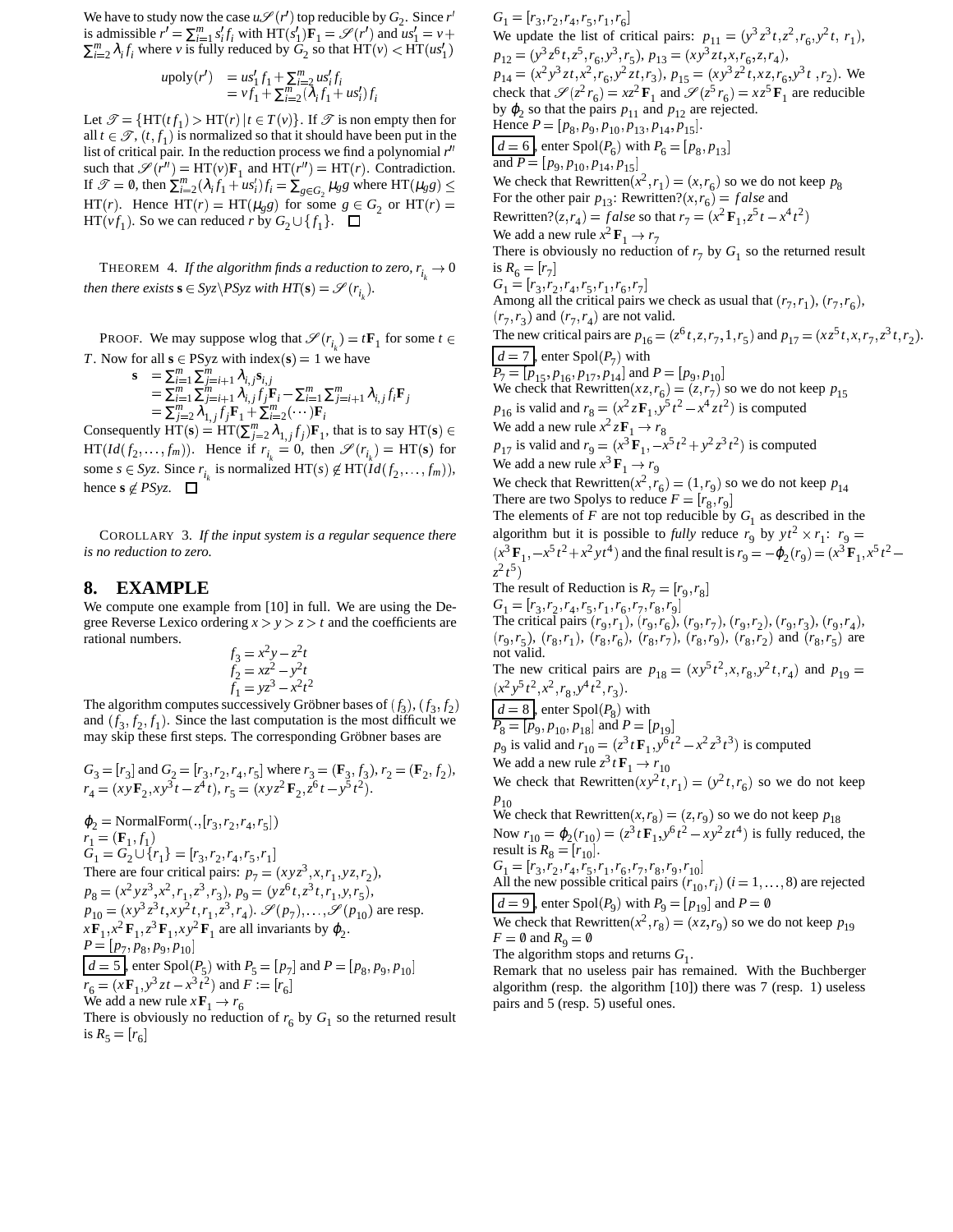| Example              | [5]  |               | [10]          | $F_{\rm g}$ | remark                                    |
|----------------------|------|---------------|---------------|-------------|-------------------------------------------|
| Raksanyi             | 1    | 9             |               | 0           |                                           |
| Hairer1              | 10   | $\mathcal{P}$ | 4             | 0           |                                           |
| Rose                 | 22   | 19            | $\mathcal{P}$ | 0           |                                           |
| Trinks6              | 17   | 8             | 6             | 0           |                                           |
| Trinks7              | 12   | 11            | 6             | 4           | over constrained                          |
| Katsura3             |      | 9             |               | 0           |                                           |
| Katsura4             | 18   | 10            |               | 0           |                                           |
| Katsura <sub>5</sub> | 50   | 28            | ?             | 0           |                                           |
| Katsura 10           | 3936 | ?             | ?             | 0           |                                           |
| Binary10             | 2147 | 9             | 9             | 0           |                                           |
| Noon8                | 7886 | 9             | 9             | 0           |                                           |
| Eco 6                | 61   | 9             | 9             | 7           | see text                                  |
| Eco 6 fact           | 63   | $\mathcal{P}$ | 9             | 0           |                                           |
| Eco 8 fact           | 315  | ?             |               | 0           |                                           |
|                      |      |               |               |             | Fig 9.1: Number of useless critical pairs |

| Cyclic             |      |       |        | 10    |
|--------------------|------|-------|--------|-------|
|                    | 1.26 | 36.0  | 4949.1 |       |
| $F_4$ inc          | 1.4  | 171.3 |        |       |
|                    | 1.0  | 27.9  |        |       |
| F!                 | 0.4  | 7.2   | 1002.3 | 57600 |
| $F^{\prime\prime}$ | 0.8  | 3.95  | 676.2  |       |

Fig 9.2: Comparison of  $F_4$  and  $F_5$  for the Cyclic *n* problem modulo *p* (Inspiron PIII 1Ghz): CPU Time in seconds.

# **9. EXPERIMENTAL RESULTS**

# **9.1 Number of useless pairs**

This is interesting to compare the number of useless critical pairs in practice for the various algorithms because this number does not depend on the implementation (at least for the  $F_5$  algorithm). The first line of the following tabular (figure 9.1) contains all the examples of [7] and [10] the other are well known. Note that reductions to zero are unavoidable for Trinks7 (7 equations, 6 variables). The table brought the Eco n to our attention since the number of useless pairs is not zero: we found that the system can be straightforwardly rewritten by factorizing the original equations. By reformulating these problem we obtain an equivalent system Eco n fact with no reduction to zero ! The conclusion is that for a lot of practical examples there is no reduction to zero.

### **9.2 First implementation**

A first implementation of the  $F_5$  has been made in the Maple computer algebra system and then translated in Gb (C++) and FGb (C). From a traditional implementation of the Buchberger algorithm it is very easy to implement the new algorithm: the only data type to modify is to add to the property list of each polynomial *r* an integer (the index *k* of *r*) and a power product  $t$  ( $\mathcal{S}(r) = r\mathbf{F}_k$ ). Hence the extra memory cost is very small. The behavior of the algorithm is very good: it is at least one order of magnitude faster than the fastest known algorithm/implementation  $(F_4)$  and two order of magnitude faster than one of the fastest programs (Singular 2.0 [8]). In tabular 9.2 we give the timings for the well known cyclic *n* problem: a Gröbner basis of Cyclic 10 was computed for the first time. In table 9.2 " $F_4$  inc" is the  $F_4$  algorithm applied incrementally. " $F_5''$ " " and " $F_5''$ " are different version of the  $F_5$  algorithm that will be described in a future paper. We report now detailed CPU timings for the Katsura *n* problem modulo a small prime *p* (there is no useless pairs for this example).

The algorithm  $F_5$  is not always faster than  $F_4$ : for cyclic *n* the basic version of the  $F_5$  algorithm is just a little faster than  $F_4$ ; the max-

| $\mathbf n$ | Singular    | Gb                                                   | $F_{\scriptscriptstyle A}$   | $F_5$       | Singular               |
|-------------|-------------|------------------------------------------------------|------------------------------|-------------|------------------------|
|             | $2 - 0 - 0$ |                                                      |                              |             | $1 - 2 - 3$            |
| 7           | 1.6         | 2.2                                                  | 0.4                          | 0.15        | 3.1                    |
| 8           | 13.6        | 22.25                                                | 2.8                          | 0.8         | 36.4                   |
| 9           | 135.3       | 252.5                                                | 23.1                         | 4.1         | 411.2                  |
| 10          | 1140.2      | 2907.1                                               | 220.2                        | 25.5        | 4311.8                 |
| 11          | 11671       | 34903                                                | 2097                         | 174.2       | 58174.6                |
| 12          |             |                                                      | 25161                        | 1460.7      |                        |
| 13          |             |                                                      | 240667                       | 10748       |                        |
|             |             | Fig 9.2: Katsura n PII 400 Mhz (CPU time in seconds) |                              |             |                        |
|             |             |                                                      |                              |             |                        |
| n           | $F_4/F_5$   | Sing/Gb                                              | $\overline{\text{Gb}/F_{4}}$ | $O$ Sing/Gb | $\text{Sing}/F_{\leq}$ |
| 7           | 2.7         | 0.7                                                  | 5.2                          | 1.4         | 10.6                   |
| 8           | 3.3         | 0.6                                                  | 8.0                          | 1.6         | 16.4                   |
| 9           | 5.6         | 0.5                                                  | 10.9                         | 1.6         | 33.1                   |
| 10          | 8.6         | 0.4                                                  | 13.2                         | 1.5         | 44.8                   |
|             |             |                                                      |                              |             |                        |
| 11          | 12.0        | 0.3                                                  | 16.6                         | 1.7         | 67.0                   |
| 12          | 17.2        |                                                      |                              |             |                        |

Fig 9.2: Katsura n PII 400 Mhz (Speedup)

imal efficiency of the  $F_5$  algorithm is expected when the number of equation is less or equal than the number of variables. On the contrary bad performance is expected when the system is overconstrained: for instance compute a Gröbner basis for a total degree and then rerun the  $F_5$  algorithm on the result.

In the following tables 9.2 we compute the speedup: for instance 0 Sing/Gb is the CPU time for the old version of Singular (1-2-3) divided by the CPU of Gb on the same example.

#### **Acknowledgements**

We would like to thank the FRE 2341 Medicis.

## **10. REFERENCES**

- [1] ADAMS, W., AND LOUSTAUNAU, P. *An introduction to Grobner ¨ Bases*, vol. 3 of *Graduate Studies in Mathematics*. American Mathematical Society, 1994.
- [2] BECKER T. AND WEISPFENNING V. *Groebner Bases, a Computationnal Approach to Commutative Algebra*. Graduate Texts in Mathematics. Springer-Verlag, 1993.
- [3] BUCHBERGER B. *Ein Algorithmus zum Auffinden der Basiselemente des Restklassenringes nach einem nulldimensionalen Polynomideal.* PhD thesis, Innsbruck, 1965.
- [4] BUCHBERGER B. A Criterion for Detecting Unnecessary Reductions in the Construction of Gröbner Basis. In *Proc. EUROSAM 79* (1979), vol. 72 of *Lect. Notes in Comp. Sci.*, Springer Verlag, pp. 3–21.
- [5] BUCHBERGER B. Gröbner Bases : an Algorithmic Method in Polynomial Ideal Theory. In *Recent trends in multidimensional system theory*, Reidel, Ed. Bose, 1985.
- [6] FAUGÈRE J.C. A new efficient algorithm for computing Gröbner bases (F4). *Journal of Pure and Applied Algebra 139*, 1–3 (June 1999), 61–88.
- [7] GEBAUER, R., AND MOLLER, H. M. Buchberger's algorithm and staggered linear bases. In *Proceedings of the 1986 Symposium on Symbolic and Algebraic Computation* (July 1986), pp. 218–221.